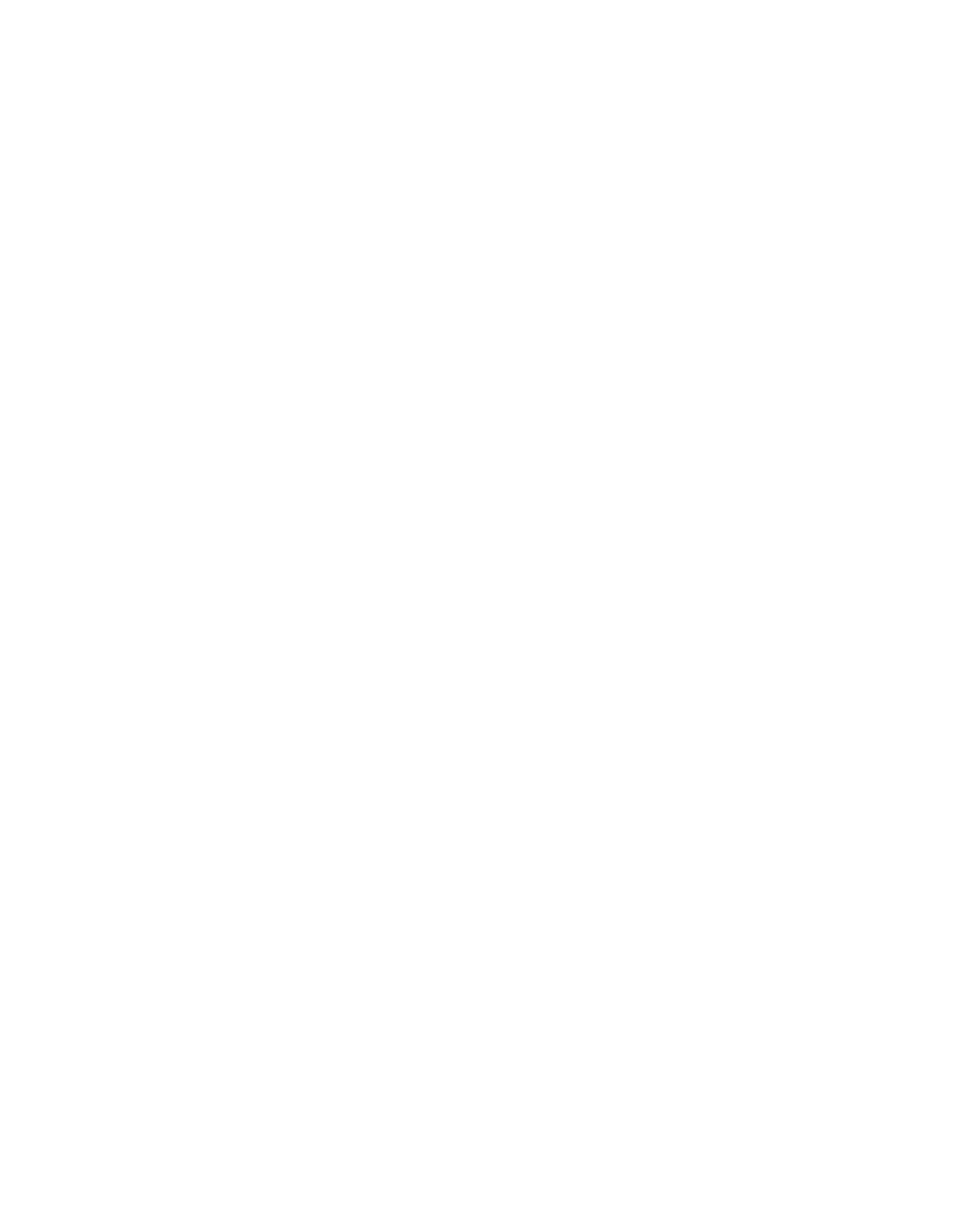regular business matters pertaining to our sessions. **If you elect to communicate with us via email or text we will assume that you are accepting that confidentiality cannot be completely guaranteed.**

| Initial:                                                                                                                                                                                     |
|----------------------------------------------------------------------------------------------------------------------------------------------------------------------------------------------|
| <b>Consenting to Treatment of Minors:</b>                                                                                                                                                    |
| In order to ensure parents/guardians consent to and have the opportunity to participate in<br>treatment, we must understand any custody issues. Please initial the appropriate<br>statement: |
| Both parents live together and agree to this treatment<br>Initial: $\frac{\ }{\ }$<br>$\bullet$                                                                                              |
| There is a formal or informal custody agreement in place, and we understand<br>that we must provide a copy of the agreement and sign a consent for treatment<br>in joint custody cases.      |
| Initial: $\_\_$                                                                                                                                                                              |
| The parent/guardian signing has sole custody and will provide that paperwork.                                                                                                                |
| Initial:                                                                                                                                                                                     |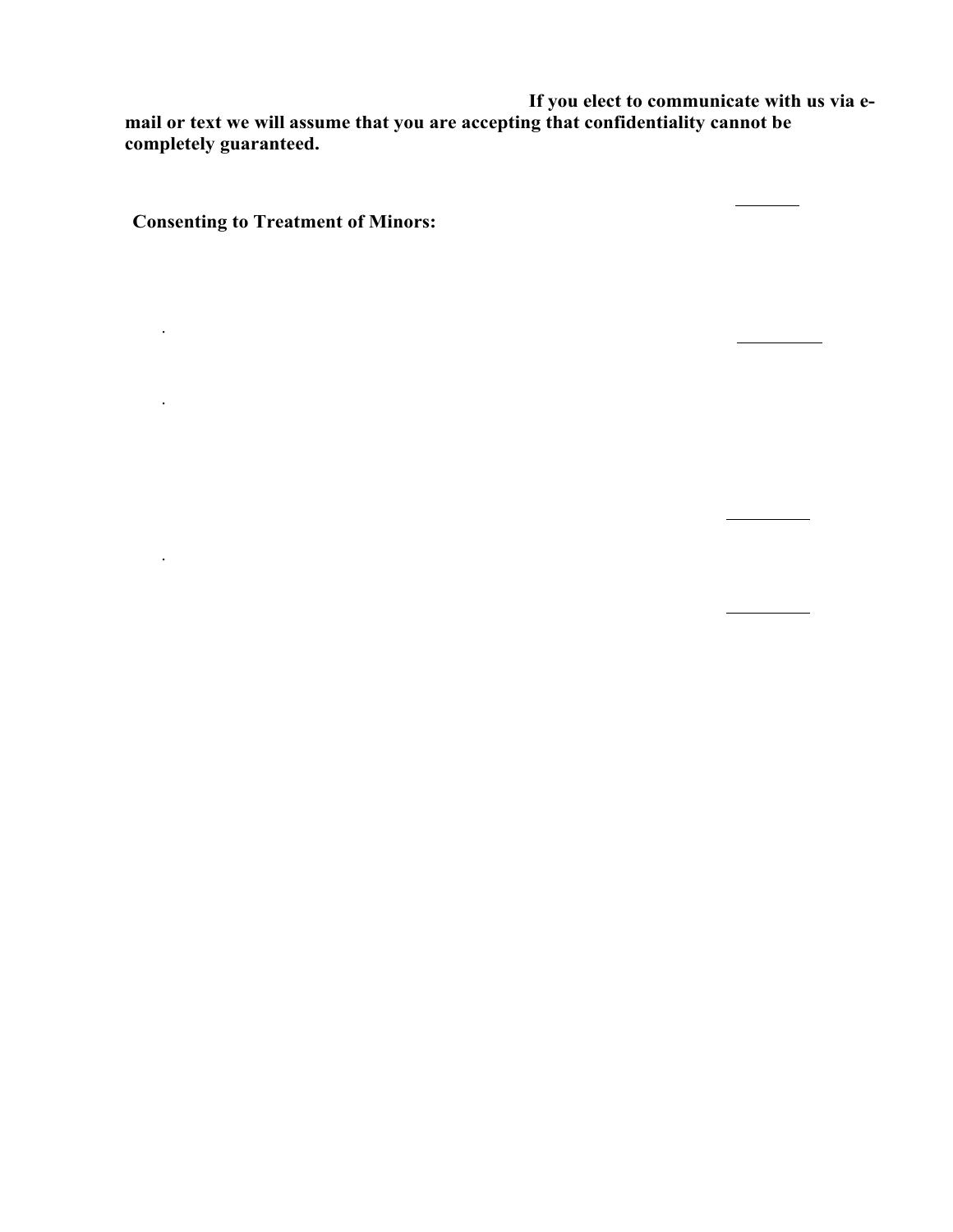## Your signature below shows that **you have received the Informed Consent for Therapy outlining the treatment policies of our practice, a notice of your HIPAA rights, and the PATIENT FINANCIAL RESPONSIBILITY STATEMENT regarding general financial policies.**

You have also had the opportunity to ask for clarification if there is anything that you do not understand. Your signature below also indicates that you personally accept financial responsibility for the services that you receive and acknowledge that no guarantees have been made to you about your treatment outcome.

**My signature indicates that I have read the policies noted above that were provided to me, and that I understand and agree to all of The Center for Grief and Trauma Therapy's Policies regarding treatment, as well as policies regarding financial arrangements for any services that I receive** 

**Client's name:** 

(Please print)

**Client's signature:\_\_\_\_\_\_\_\_\_\_\_\_\_\_\_\_\_\_\_\_\_\_\_\_\_\_\_\_\_\_\_\_** Date: \_\_\_\_\_\_\_\_\_\_\_\_\_

**Patient/Guardian Signature:**  Date:\_\_\_\_\_\_\_\_\_\_\_\_\_\_\_\_\_\_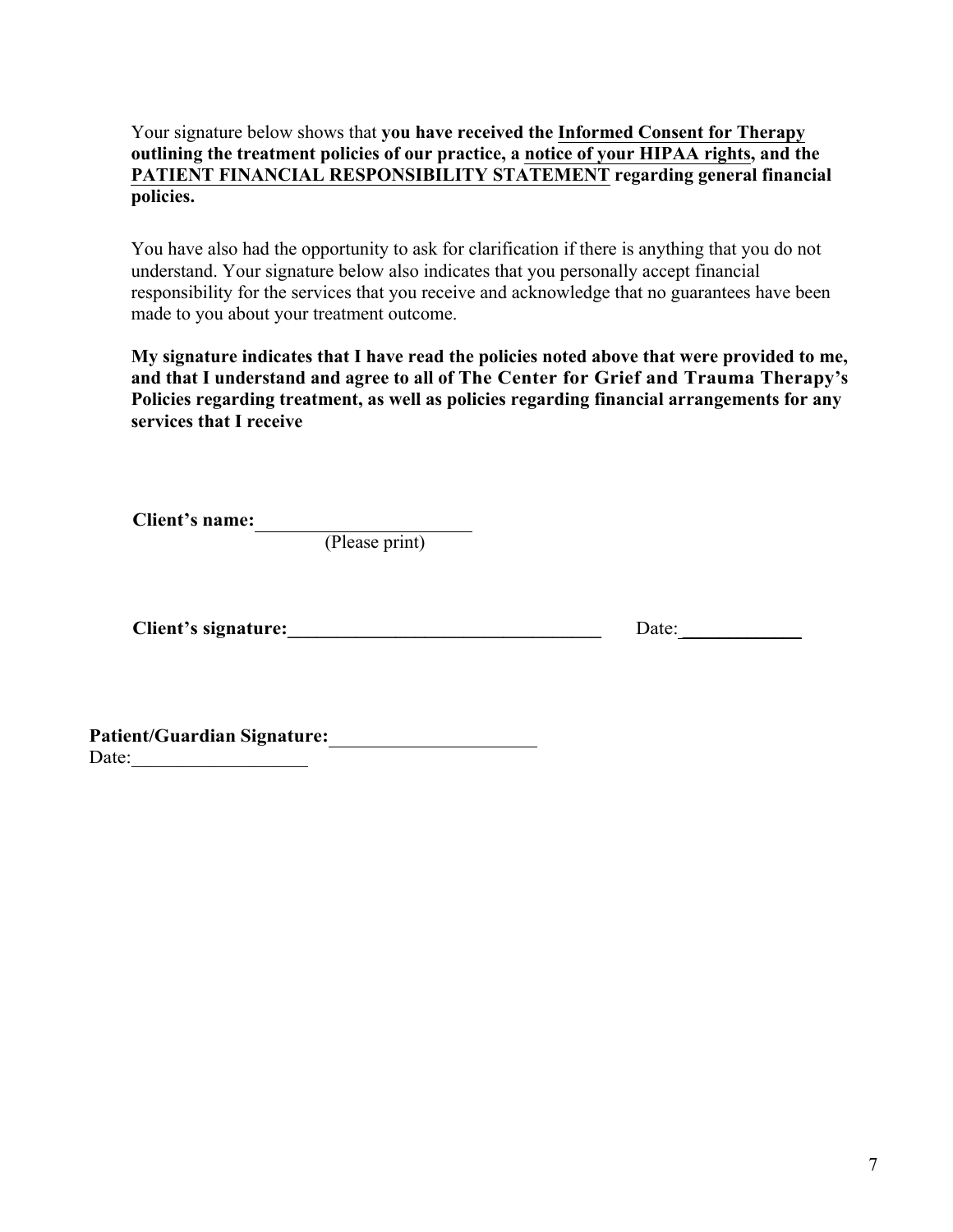## **FOR TELEMEDICINE ("TELEHEALTH") CLIENTS**

## Your rights:

This informed consent procedure ensures that at least all of the following information is given to you or your legal representative verbally and in writing. I understand that I have the following rights with respect to telehealth:

(1) I have the right to withhold or withdraw consent at any time without affecting my right to future care or treatment nor risking the loss or withdrawal of any program benefits to which I would otherwise beentitled.

(2) The laws that protect the confidentiality of my personal information also apply to telehealth. As such, I understand that the information disclosed by me during the course of my sessions is generally confidential. However, there are both mandatory and permissive exceptions to confidentiality, including but not limited to, reporting child, elder, and dependent adult abuse; expressed threats of violence towards an ascertainable victim; and where I make my mental or emotional state an issue in a legal proceeding. I also understand that the dissemination of any personally identifiable images or information from the telehealth interaction to other entitiesshall not occur without my written consent.

(3) I understand that there are risks and consequences from telehealth, including but not limited to, the possibility, despite reasonable efforts on the part of the psychotherapist, that: the transmission of my personal information could be disrupted or distorted by technical failures; the transmission of my personal information could be interrupted by unauthorized persons; and/or the electronic storage of my personal information could be accessed by unauthorized persons. In addition, I understand that telehealth-based services and care may not be as complete as face-toface services. I also understand that if my psychotherapist believes I would be better served by another form of intervention (e.g. face-to-face services), I will be referred to a mental health professional who can provide such services in my area. Finally, I understand that there are potential risks and benefits associated with any form of psychotherapy, and that despite my efforts and the efforts of my psychotherapist, my condition may not improve, and in some cases may even get worse.

(4) I understand that I may benefit from telehealth psychotherapy, but that resultscannot be guaranteed or assured. I understand that there may be issues with Wi-Fi connectivity. All attempts to keep information confidential while using these systems will be made, but a guarantee of 100% confidentiality cannot be made with inherent issues with these communication systems. Signing this form shows an awareness of these issues and a decision by this client to use these systems for video conferencing. I will not hold this therapist liable for any gathering or use of client information by these service providers.

(5) I understand that I have a right to access my personal information and copies of case records in accordance with Delaware or California law. I have read and understand the information provided above. I have discussed it with my psychotherapist, and all of my questions have been answered to my satisfaction.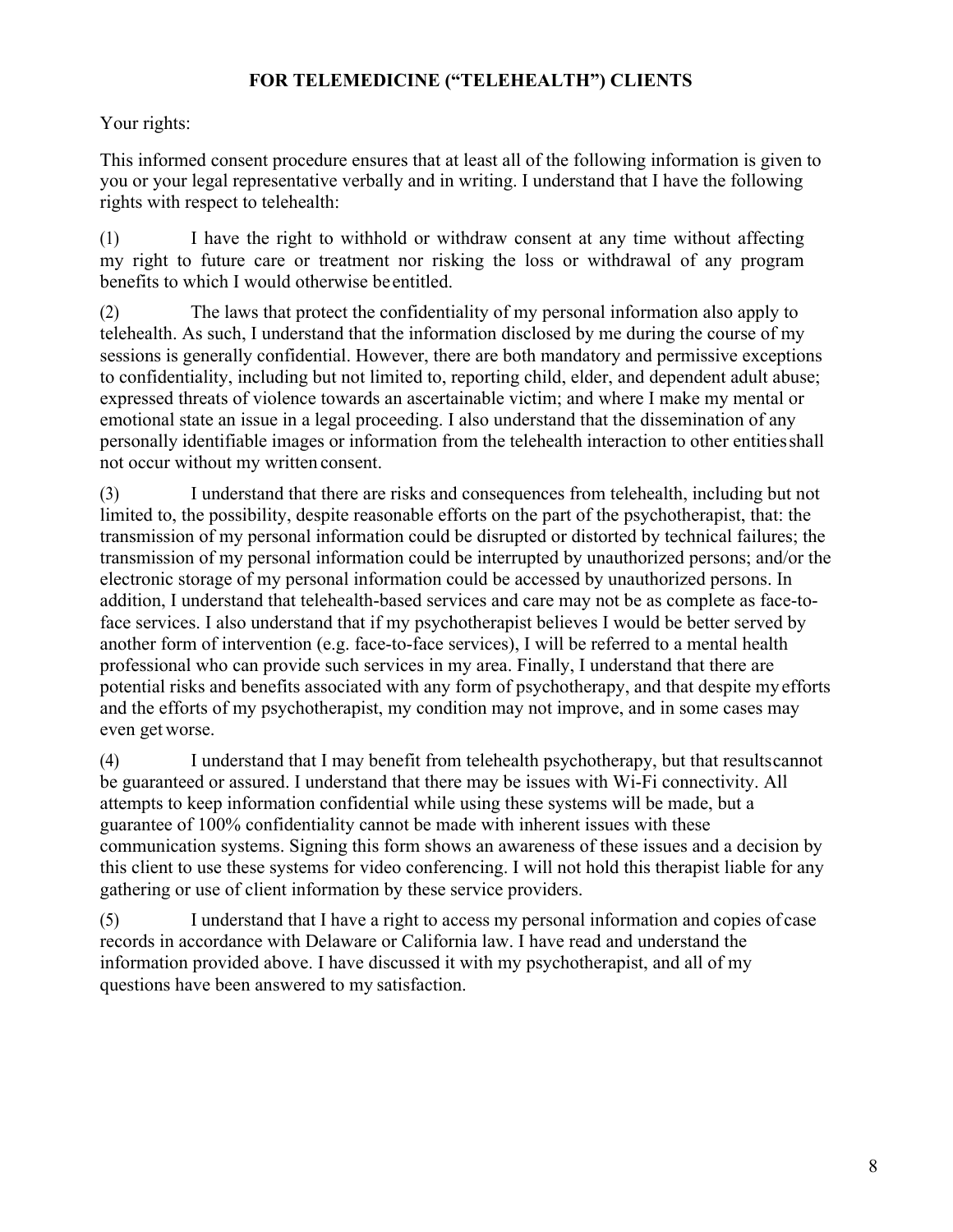By signing this document, I agree that certain situations including emergencies and crises are inappropriate for audio/video/computer based psychotherapy services. If I am in crisis or in an emergency, I should immediately call 9-1-1 or seek help from a hospital or crisis-oriented health care facility in my immediate area. By signing this document, I understand that emergency situations include if I have thought about hurting or killing either another person or myself, if I have hallucinations (see or hear things others do not), if I have delusions (beliefs others may consider unrealistic), if I am in a life-threatening or emergency situation of any kind, if I am having uncontrollable emotional reactions, or if I am dysfunctional due to abusing alcohol or drugs. By signing this document, I acknowledge I have been told that if I feel suicidal, I am to call 9-1-1 or the National Suicide Hotline Toll-Free Number at 1-800-784-2433 or other local suicide hotlines.

The law requires that you sign a written statement prior to the delivery of health care via telemedicine, indicating that your or your legal representative understands the writteninformation provided in 1 through 6 above and that this information has been discussed with me or his/her designee. (initial here)

If you have chosen the option to receive services via telemedicine (also known as "online, remote services" or "telehealth"), you should be aware of some specific requirements. First, all services are provided via Zoom and/or VSee, a HIPAA compliant live online meeting site. Should youdecide to utilize this service, please note that while I ensure confidential meeting space on my end, youwill need to ensure you have a space that is confidential wherever you choose to hold the session. By signing this agreement, you acknowledge that if you choose to have a session where another person(s) can hear you, then the breach of confidentiality is your choice and I am not held liable for such a breach. (initial here)

Additionally, you are consenting via written authority to allow contact with identified family and other treating professionals in your local area in case I need emergency backup, or in the case in which you are in need of services beyond the scope of telehealth practice (i.e., hospitalization).

By signing below, I (printed name) acknowledge that Ihave read this informed consent and have received answers to any questions to my satisfaction.